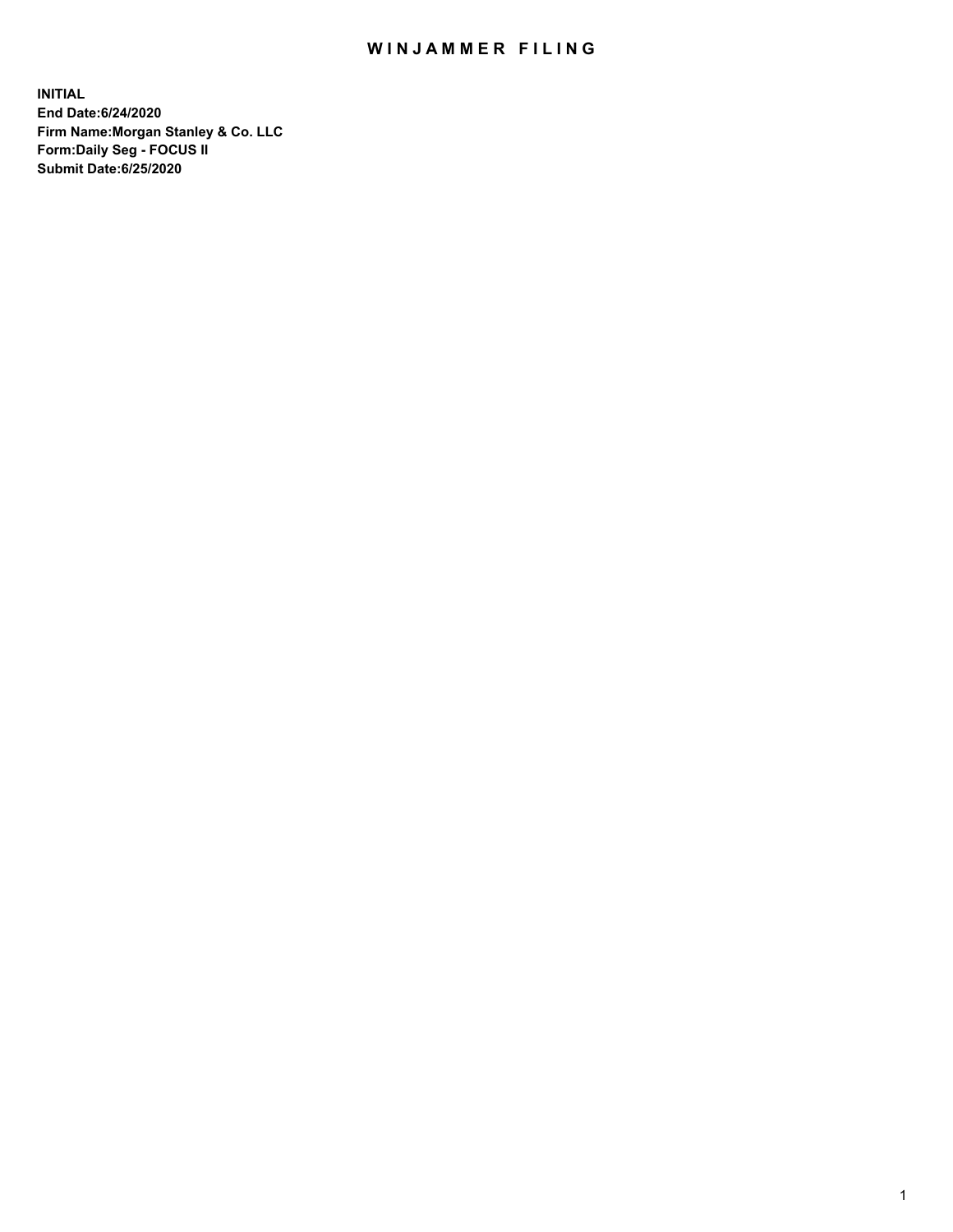**INITIAL End Date:6/24/2020 Firm Name:Morgan Stanley & Co. LLC Form:Daily Seg - FOCUS II Submit Date:6/25/2020 Daily Segregation - Cover Page**

| Name of Company                                                                                                                                                                                                                                                                                                                | Morgan Stanley & Co. LLC                                |
|--------------------------------------------------------------------------------------------------------------------------------------------------------------------------------------------------------------------------------------------------------------------------------------------------------------------------------|---------------------------------------------------------|
| <b>Contact Name</b>                                                                                                                                                                                                                                                                                                            | <b>Ikram Shah</b>                                       |
| <b>Contact Phone Number</b>                                                                                                                                                                                                                                                                                                    | 212-276-0963                                            |
| <b>Contact Email Address</b>                                                                                                                                                                                                                                                                                                   | Ikram.shah@morganstanley.com                            |
| FCM's Customer Segregated Funds Residual Interest Target (choose one):<br>a. Minimum dollar amount: ; or<br>b. Minimum percentage of customer segregated funds required:% ; or<br>c. Dollar amount range between: and; or<br>d. Percentage range of customer segregated funds required between:% and%.                         | 235,000,000<br><u>0</u><br><u>00</u><br><u>00</u>       |
| FCM's Customer Secured Amount Funds Residual Interest Target (choose one):<br>a. Minimum dollar amount: ; or<br>b. Minimum percentage of customer secured funds required:%; or<br>c. Dollar amount range between: and; or<br>d. Percentage range of customer secured funds required between:% and%.                            | 140,000,000<br><u>0</u><br><u>0 0</u><br>0 <sub>0</sub> |
| FCM's Cleared Swaps Customer Collateral Residual Interest Target (choose one):<br>a. Minimum dollar amount: ; or<br>b. Minimum percentage of cleared swaps customer collateral required:% ; or<br>c. Dollar amount range between: and; or<br>d. Percentage range of cleared swaps customer collateral required between:% and%. | 92,000,000<br><u>0</u><br><u>00</u><br>00               |

Attach supporting documents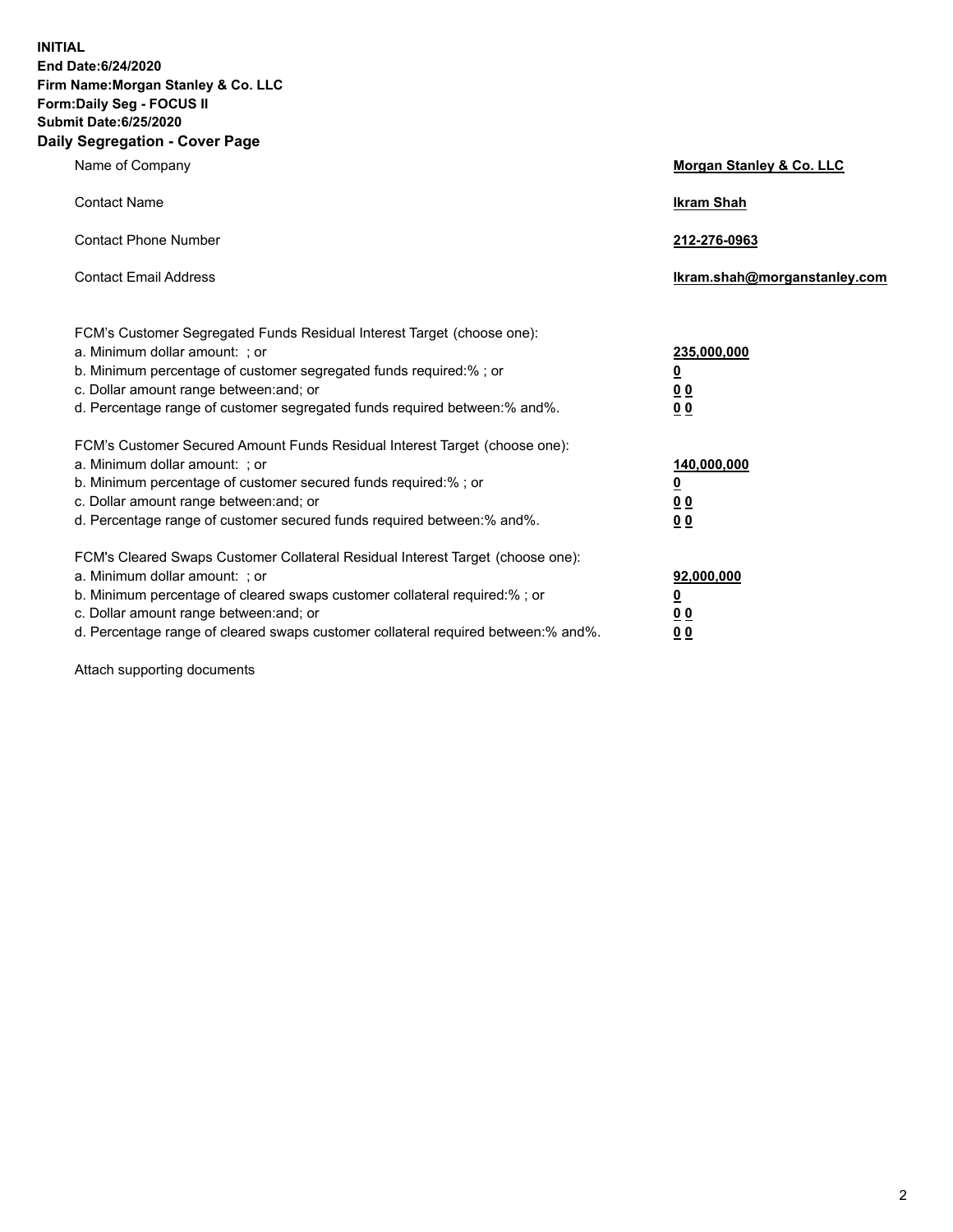## **INITIAL End Date:6/24/2020 Firm Name:Morgan Stanley & Co. LLC Form:Daily Seg - FOCUS II Submit Date:6/25/2020 Daily Segregation - Secured Amounts** Foreign Futures and Foreign Options Secured Amounts Amount required to be set aside pursuant to law, rule or regulation of a foreign government or a rule of a self-regulatory organization authorized thereunder **0** [7305] 1. Net ledger balance - Foreign Futures and Foreign Option Trading - All Customers A. Cash **4,309,585,823** [7315] B. Securities (at market) **3,131,493,875** [7317] 2. Net unrealized profit (loss) in open futures contracts traded on a foreign board of trade **160,137,724** [7325] 3. Exchange traded options a. Market value of open option contracts purchased on a foreign board of trade **7,015,449** [7335] b. Market value of open contracts granted (sold) on a foreign board of trade **-13,578,813** [7337] 4. Net equity (deficit) (add lines 1. 2. and 3.) **7,594,654,058** [7345] 5. Account liquidating to a deficit and account with a debit balances - gross amount **177,743,211** [7351] Less: amount offset by customer owned securities **-170,370,220** [7352] **7,372,991** [7354] 6. Amount required to be set aside as the secured amount - Net Liquidating Equity Method (add lines 4 and 5) **7,602,027,049** [7355] 7. Greater of amount required to be set aside pursuant to foreign jurisdiction (above) or line 6. **7,602,027,049** [7360] FUNDS DEPOSITED IN SEPARATE REGULATION 30.7 ACCOUNTS 1. Cash in banks A. Banks located in the United States **197,899,193** [7500] B. Other banks qualified under Regulation 30.7 **474,930,676** [7520] **672,829,869** [7530] 2. Securities A. In safekeeping with banks located in the United States **887,443,379** [7540] B. In safekeeping with other banks qualified under Regulation 30.7 **0** [7560] **887,443,379** [7570] 3. Equities with registered futures commission merchants A. Cash **14,364,462** [7580] B. Securities **0** [7590] C. Unrealized gain (loss) on open futures contracts **1,468,166** [7600] D. Value of long option contracts **0** [7610] E. Value of short option contracts **0** [7615] **15,832,628** [7620] 4. Amounts held by clearing organizations of foreign boards of trade A. Cash **0** [7640] B. Securities **0** [7650] C. Amount due to (from) clearing organization - daily variation **0** [7660] D. Value of long option contracts **0** [7670] E. Value of short option contracts **0** [7675] **0** [7680] 5. Amounts held by members of foreign boards of trade A. Cash **3,845,400,679** [7700] B. Securities **2,244,050,496** [7710] C. Unrealized gain (loss) on open futures contracts **158,669,558** [7720] D. Value of long option contracts **7,015,449** [7730] E. Value of short option contracts **-13,578,813** [7735] **6,241,557,369** [7740] 6. Amounts with other depositories designated by a foreign board of trade **0** [7760] 7. Segregated funds on hand **0** [7765] 8. Total funds in separate section 30.7 accounts **7,817,663,245** [7770] 9. Excess (deficiency) Set Aside for Secured Amount (subtract line 7 Secured Statement Page 1 from Line 8) **215,636,196** [7380]

- 10. Management Target Amount for Excess funds in separate section 30.7 accounts **140,000,000** [7780]
- 11. Excess (deficiency) funds in separate 30.7 accounts over (under) Management Target **75,636,196** [7785]

3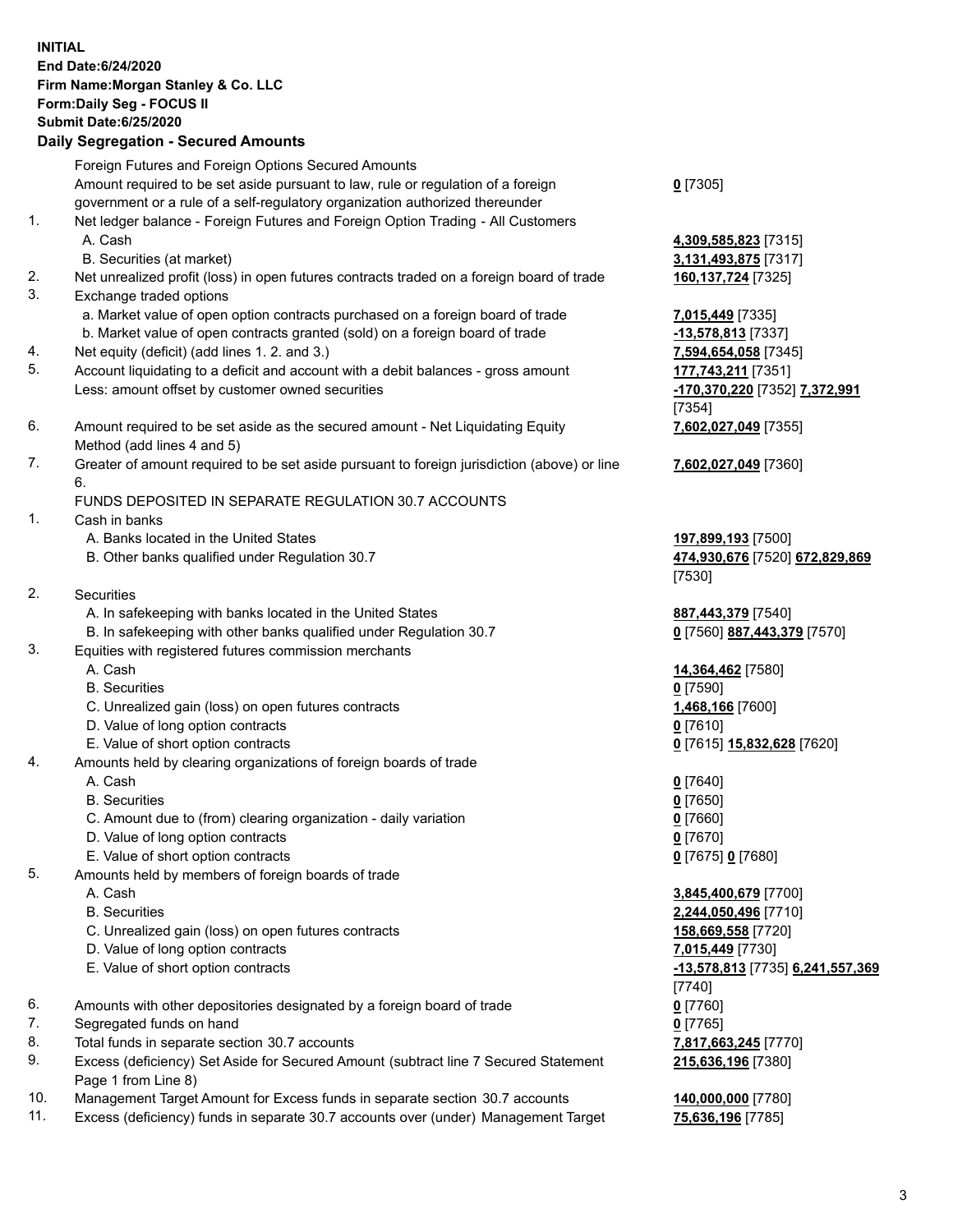**INITIAL End Date:6/24/2020 Firm Name:Morgan Stanley & Co. LLC Form:Daily Seg - FOCUS II Submit Date:6/25/2020 Daily Segregation - Segregation Statement** SEGREGATION REQUIREMENTS(Section 4d(2) of the CEAct) 1. Net ledger balance A. Cash **15,937,185,038** [7010] B. Securities (at market) **8,496,016,305** [7020] 2. Net unrealized profit (loss) in open futures contracts traded on a contract market **412,813,492** [7030] 3. Exchange traded options A. Add market value of open option contracts purchased on a contract market **440,065,360** [7032] B. Deduct market value of open option contracts granted (sold) on a contract market **-352,692,392** [7033] 4. Net equity (deficit) (add lines 1, 2 and 3) **24,933,387,803** [7040] 5. Accounts liquidating to a deficit and accounts with debit balances - gross amount **549,480,330** [7045] Less: amount offset by customer securities **-548,054,877** [7047] **1,425,453** [7050] 6. Amount required to be segregated (add lines 4 and 5) **24,934,813,256** [7060] FUNDS IN SEGREGATED ACCOUNTS 7. Deposited in segregated funds bank accounts A. Cash **3,662,096,716** [7070] B. Securities representing investments of customers' funds (at market) **0** [7080] C. Securities held for particular customers or option customers in lieu of cash (at market) **1,296,394,760** [7090] 8. Margins on deposit with derivatives clearing organizations of contract markets A. Cash **13,042,536,818** [7100] B. Securities representing investments of customers' funds (at market) **0** [7110] C. Securities held for particular customers or option customers in lieu of cash (at market) **7,199,621,545** [7120] 9. Net settlement from (to) derivatives clearing organizations of contract markets **21,267,062** [7130] 10. Exchange traded options A. Value of open long option contracts **440,065,360** [7132] B. Value of open short option contracts **and the set of our original contracts -352,692,392** [7133] 11. Net equities with other FCMs A. Net liquidating equity **11,694,133** [7140] B. Securities representing investments of customers' funds (at market) **0** [7160] C. Securities held for particular customers or option customers in lieu of cash (at market) **0** [7170] 12. Segregated funds on hand **0** [7150] 13. Total amount in segregation (add lines 7 through 12) **25,320,984,002** [7180] 14. Excess (deficiency) funds in segregation (subtract line 6 from line 13) **386,170,746** [7190] 15. Management Target Amount for Excess funds in segregation **235,000,000** [7194]

16. Excess (deficiency) funds in segregation over (under) Management Target Amount Excess

**151,170,746** [7198]